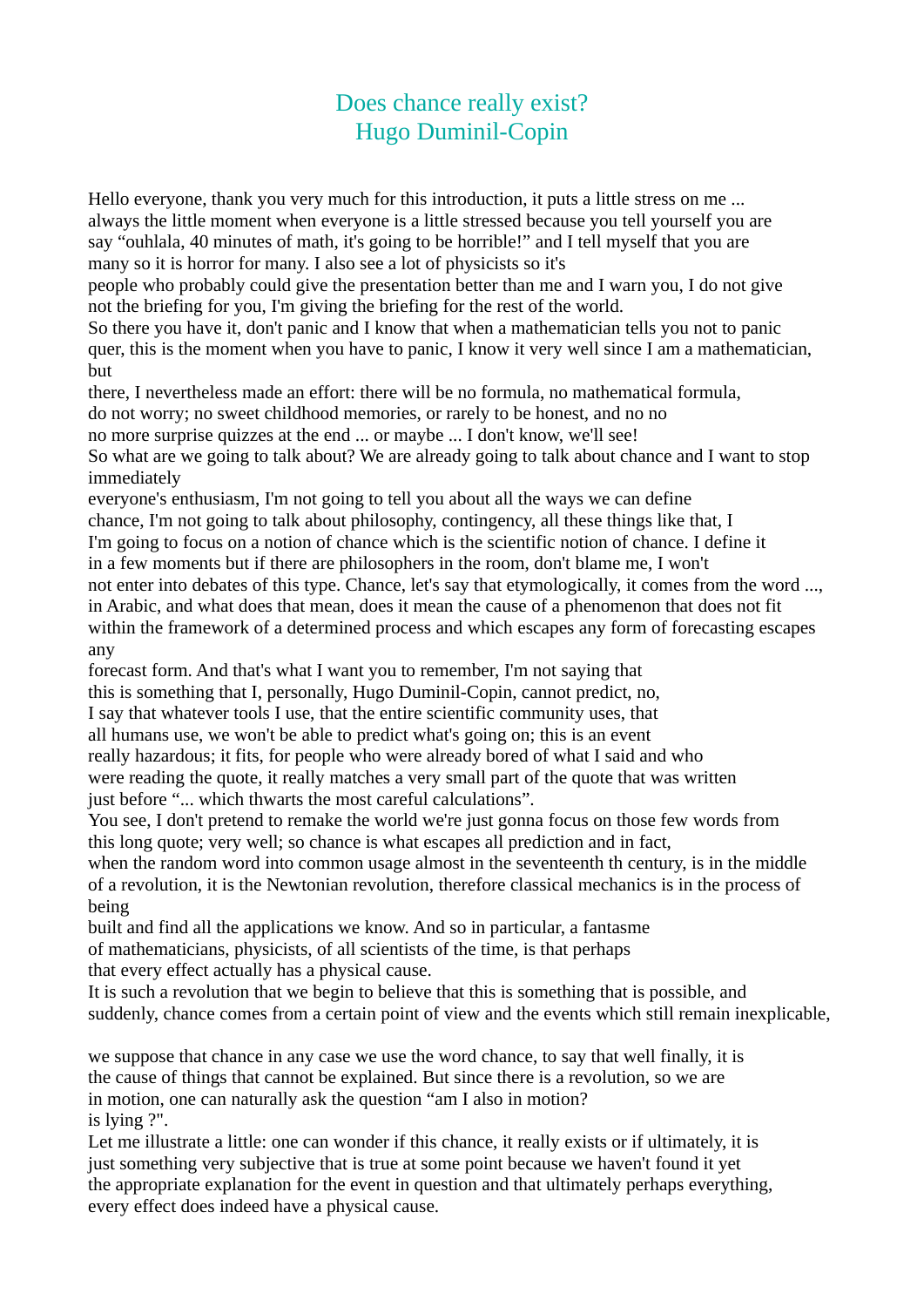So it is not at all a trivial question to ask if chance really exists. So what is hazardous? If you are asked, normally the population divides in two parts: those who answer you a coin toss and those who answer a dice roll; these are the two typical things that for people are hazardous, random; I will also use random instead of chance in a somewhat interchangeable way, I'm sorry, I'm a probabilist, it's kind of my group, sorry, it's like that, I use random or chance, do not blame me. And so, for coin tossing what is needed? It takes a coin you need gravity, basically those are the two things you need, so don't try to do that in the space station, it does not work, but here there is no problem, coins and gravity, we flip the coin, it falls on a toss, we have a fair return, there is just as much probability to fall on one and the other and it is typically random in the sense that we cannot predict what's going on. We use it all the time in popular culture, we use it in sport of course, these famous toss, now I use the toss; well I am a mathematician, I have to pass a geek reference. There will only be one, I reassure you, it's yes I see the mathematicians who do "Oh no, not just one". So there will be one, it's Double-Face, the villain of Batman, who decides with a throw of coin of the fate of these victims; it's quite creepy, yes, that's my geek reference. So in the collective imagination, throwing coins is by definition chance. Why do we think it is chance? We think it's chance because we can't seem to predict the result, that is to say that there, if I run ... Okay, already I'm not going to do it because I think I'm not going to catch up with her, or I will slide on it; in short, if I threw this coin, you agree that neither I who will type in it to start it, I can't exactly type the right way to be sure I have a result and neither you who look at me will be able to know when I shoot what the coin falls. So, in the end, it is almost a synonym to say that for our human brains, we cannot predict the behavior of systems in real time when I toss the coin what a lot of people say is a problem where there is too much parameters, we cannot predict, but if you think about this system, it is not so complicated that that; what is there to say? I have a coin. At the start, when I will type in it, it will give it a speed of rotation, a speed too, I'm starting from a certain place, well well gravity we know very well how to describe what it is, what it has as an impact on this piece ; so we will know how to predict exactly what is its movement there is a moment when it will get to the ground she will type in a certain way there we have physical laws that predict what are the ways the coin is going to bounce, hop, it's going to bounce first, maybe a second, a third, and finally, the laws of physics, we do not know everything but we should to know, and ultimately it allows us to predict quite correctly what will happen to this piece. There is nothing random about it. But hey that's the theory but even at the level practice with supercomputers, today, in fact, we even manage to make simulations; we are able to predict very well what will happen to the behavior of this part so in fact, it is not a system that has so many parameters: there are few forces exerted on it, there are has many forces which are negligible, moreover few forces which are exerted on them, few conditions, and in the end we still can't predict so that was the first thing I maybe wanted to mention is that we always refer to the fact that there are too many parameters, oh there there there, it's complicated, but in fact relatively simple systems already seem to us random and to perhaps caricature even more what is happening with this coin, I going to talk to you ... I want to take the time to tell you about something that I could have skipped,

but I'm going to tell you about a theory that's wonderful called chaos theory.I'll give you an example: chaos theory; in a way, it's a caricature of what

happens for the part, in the sense that these are systems which are very, very simple but which are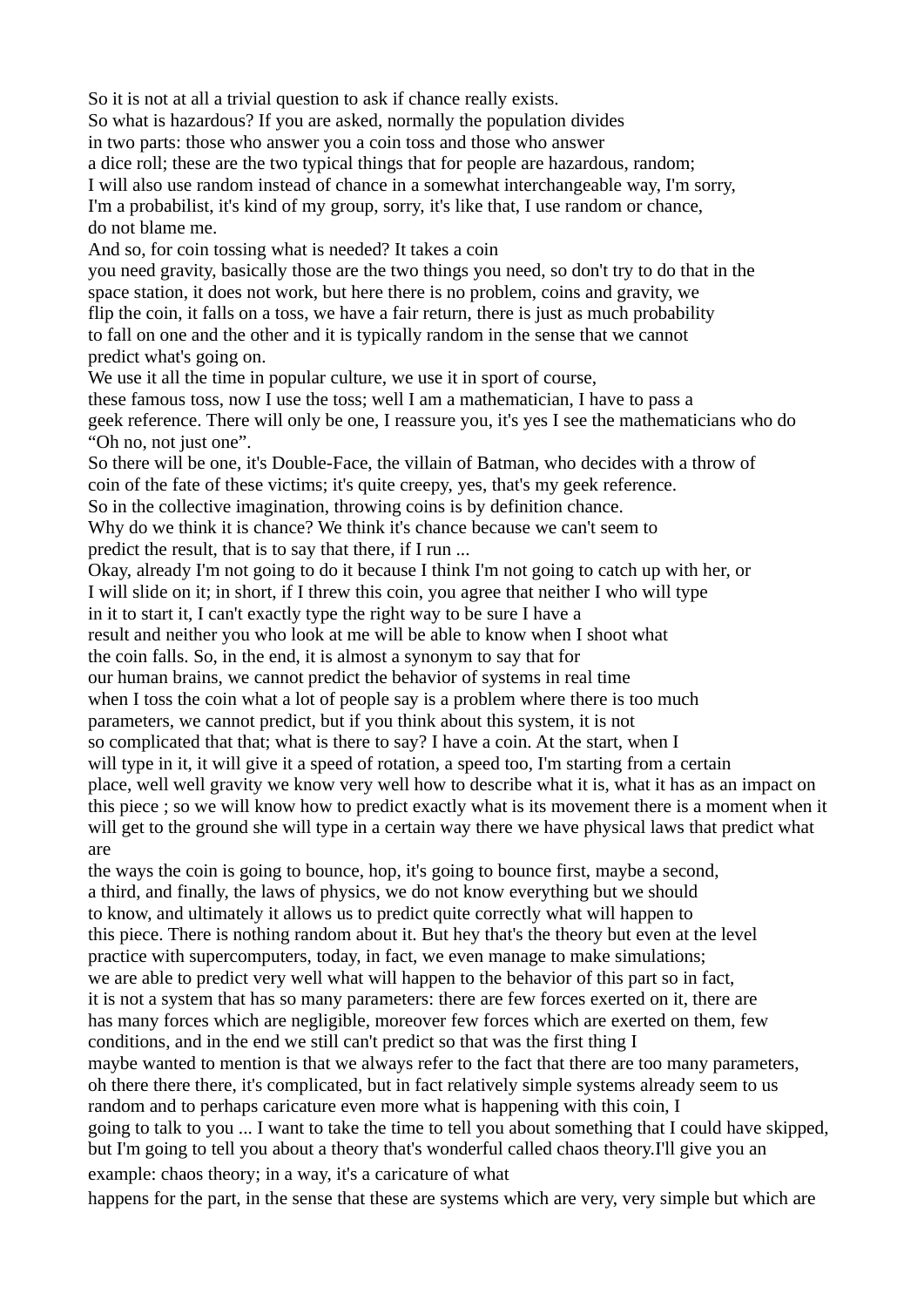ultra-sensitive to initial conditions; so these are systems that are going to look completely random while ultimately they are very very simple to describe and I will give you an example and I hope you will agree with me that this is not such a complicated example.

So we're going to do a little thought experiment, all of you, close your eyes, well you're not forced to close our eyes, but we will close our eyes and we will imagine ourselves in our favorite bar in

playing pool, okay, everyone imagines that; well, people who have never played at pool, I'm sorry for the next five minutes.

But before then we play billiards and we play billiards well so we are winning and if you've ever played, well remember that at the end of a game of pool there is this extremely frustrating moment because you are ahead of the opponent but there is still a blow to play which is that it is necessary to return this damn white ball after 3 rebounds in a hole; that's clearly a rule that was invented by someone who didn't want to lose because that in general, suddenly, we spend hours trying to do that, it's completely random and people are catching up with us.

So I want you to imagine that moment: you typed that white ball and there,

i would like you to be honest with yourself and admit the thing i am going to you

say which is that ultimately our brain understands pretty well what is going to happen; our hand, she doesn't know how to do what you want to do at all, but our brain knows very well that when we are going to hit this white ball, it will go in a straight line, it will hit the edge billiards; there, it will bounce while forming the same angle, and that, in fact, we understand quite

well

intuitively what she does, we calculate it, we are even ready to imagine what she will do next, before going to type this second edge, the third, and finally, we try to calculate the right angle to be able to hit the ball so that after the three bounces, it reaches the hole.

Why did I make this little aside? It is to try to convince you that finally, we

understands this physical system quite well even intuitively, we understand it very well the brain human understands what is going on and yet, we can create from this very simple system something that looks completely random, this is what I'm going to show you right now because that a mathematician, when he understands a situation, he likes to complicate it, okay? ! So a thing that we can do, if we want to have fun, is to draw billiards that are not rectangular, why not eh? ... So a billiard table for example circular and a billiard, there, I Grant it to you, this is really a mathematician's idea, he looks weird, okay you go understand why we drew it like that, why my mathematician colleague drew it like that.

And now, what I did, the little blue and red squares. So I was told that I could to do something that, it's hard, you see why I became a mathematician, so there, here, the little blue square, in fact, are small dots that represent billiard balls; Okay they are next to each other and we will imagine that someone is banging in these marbles a whole a little differently, in two almost the same directions, the balls start almost from the same place and we will see what happens, let's go!

Little moment of rest for the brain, here it is, unfortunately, what we see is that it does not happen quite the same way: we see that on the right, in red, finally the balls have gone close from each other, and they keep coming eventually, coming and going, staying in one form. relatively orderly while on the left, conversely, the balls, excuse me for saying it but a little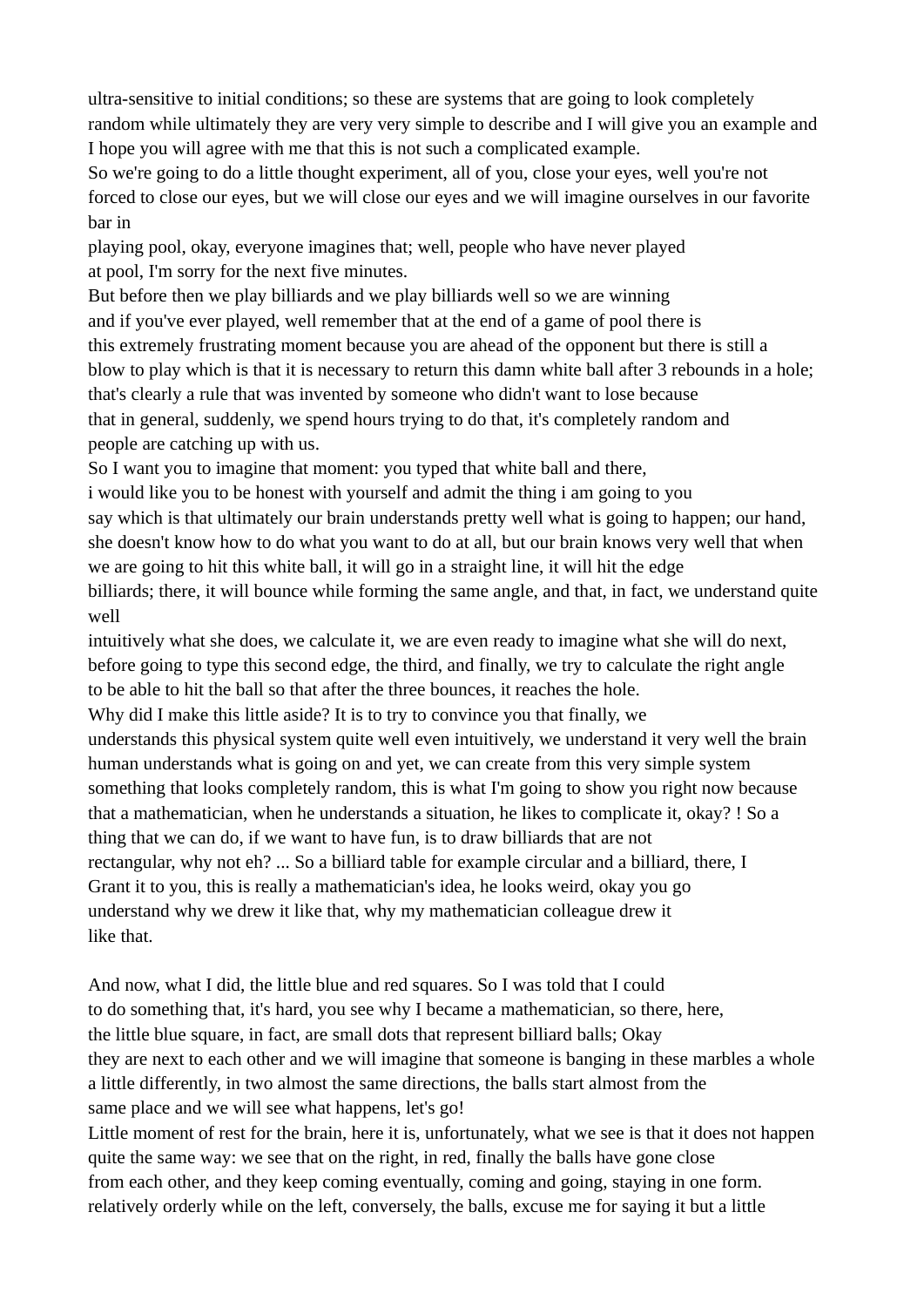the mess, on the left, it's nonsense, the trajectories of the marbles seem completely random and if i started the video at that point i think no one would say to me "oh but listen, it's fair, it's very simple, we send balls in one direction, they bounce at an equal angle against the walls and then there you go. "

I make them go right next to each other and I get this ... There, this is a typical example of randomness in a way in the same sense ultimately as this random coin which so much of something that is almost deterministic, we had a very simple system, we created disorder.

For this game *(denoting circular billiards)* , have you all seen the circle in the center here? in which the balls never fit ... I give you the video, just because in fact, like

that, you can stop listening to me in general, it attaches very well, there you are, it is completely hypnotic.

There you have it, it's a chaotic system on the left, while on the right it's not chaotic, no I see that everyone is fixed on the circle, the red one, in short ...

Why is this type of chaos important. Well because in fact, deep down, maybe it's be this way the easiest way to create randomness. So not real randomness since we saw that everything was deterministic: if I give you the initial condition, we know very well how to predict the

behavior of the ball but overall, we create randomness due to the sensitivity, if you want, on the initial condition; the fact that the human brain cannot analyze sufficiently

well the initial condition and that in fact is the basic idea of almost all generators. I

will come back to recent improvements afterwards but until recently this was the way

for example, random numbers were generated; we took on functions we call chao-

ticks and created random numbers by iterating these functions, and numbers that we got,

it was considered that these were numbers which were sufficiently ... well incalculable; we'll say by iterative methods, it is sufficiently random to be able to be used.

The problem is that it was to be able to be used in the very important field that is

cryptography, that is, they were the keys to our encryption systems, then you can

imagine that it is a little embarrassing if an encryption system is based on keys which ultimately are not random at all, if there is a law, if there is a function that gives you this number;

it's complicated but there is one so imagine someone trying to decipher your message, or your crypto system, because it sort of guessed the function. And the existence of this function is something that is very inconvenient, okay? So there you have it, so just for the record, I did something classic in mathematics. ciens, it is that I say to you "oh one speaks about throwing of coins, then I say to you ah but suddenly it makes me think of chaotic systems ". And you, you say to yourself "ah bah great, actually

coin throwing is a chaotic system. ".

Well not at all, this coin is not a chaotic system but let's say that it is on the scale of the comprehension of our brain

A chaotic system, in fact, for it to be truly chaotic, whatever the very small disturbance of the initial conditions, if I put the ball just a little bit to aside, I get something completely different. And that's exactly what happens with that system; I'm giving it to you just for fun, i know you like it, just don't me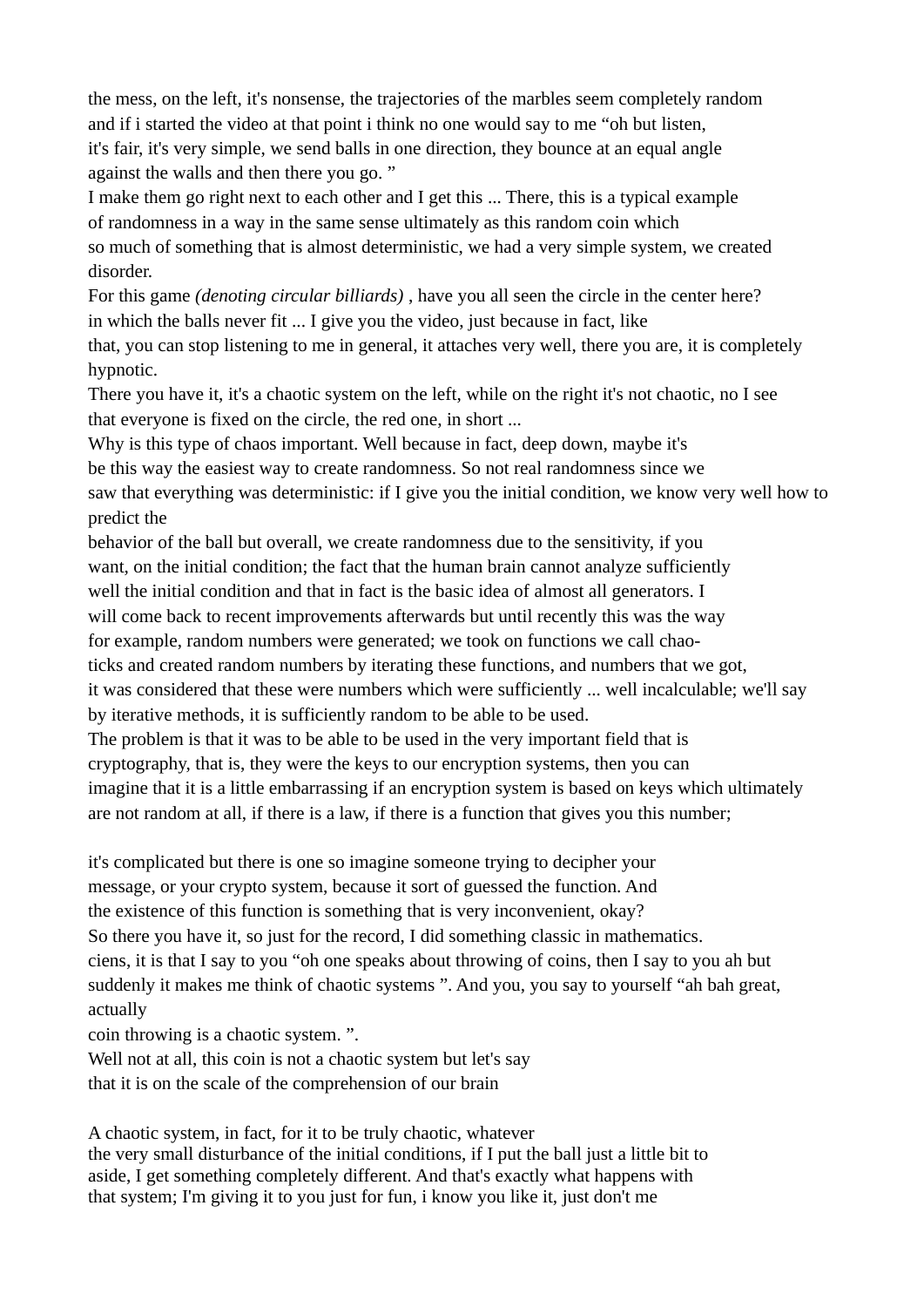do not hide. So this system, on the left, is really a chaotic system, the coin tossing of currency, it is not chaotic because at the bottom of the bottom, if you disrupt even a whole little bit, well, if you are able to just disturb the way you launch this part, it will in fact fall on the same side, but we will say that the basins of attraction, the right you have to modify the initial condition, this right is so small the right is so small that you really don't have to change the initial conditions much and this right is small enough that in fact the human mind cannot understand what is happening at all. past. So basically there is a sensitivity to the initial conditions, that's it. So at this point I'm sorry there won't be just videos like that, so at this point what I wanted to tell you, is that ultimately everyday chance, chance on our scale, in fact, it is an apparent coincidence; that you may say that it is a subjective coincidence, and that somehow it is me, as Hugo Duminil-Copin who I am unable to predict this chance, is random. It is not chance in the mathematical sense or in the physical sense since we had says that chance in the mathematical sense must resist any form of forecasting. But there, we saw for example with chaotic systems that this is not the case: in a chaotic system, if you know the initial value and the function, you actually have the behavior of the ball of billiards, this is what you imagine, it goes straight, it bounces etc., you can describe any path.

So we'll have to go *a little further* to find real chance, or I should rather say *a little smaller* .

So there, I feel in a situation which is a little complicated because there is a lot quantum physics specialists next door, so I'll be careful what I say, well I was going to be careful anyway but even more.

So we're going to do what's called a thought experiment. A thought experiment is a experience but who is not in a laboratory, okay? ... So that's typically what we likes to do math and we also really like to do that in physics. This experience of thought will be as follows: we will imagine the following protocol so we will have three walls, until then, everything is fine, they are very very far apart, in the first wall there will be a hole, in the second wall there are two holes and as I am a mathematician, I have a lot of imagination. Call them *Hole 1* and *Hole 2* and on the last wall there are going to be detectors. I haven't drawn any

only one but imagine that they are everywhere in agreement, and we will ...

So I have to say that historically, in fact, we take a submachine gun and fire bullets but I thought it was a little bit violent so we're going to do something a little bit more funny, we will imagine that the transmitter, in fact, it is a frantic player of billiards there are tons of marbles and he hits, he hits, in all directions, all his marbles; so there are balls and balls that are launched launched launched launched and our question is "what is happening?

more specifically, what's going on here? "

So there are a lot of balls which bounce, which do not go through the holes, but because flow, there are those who finally manage to pass through the holes and who will arrive in our detectors. Imagine that the detector is a sandbox for example. The balls are stopped when they reach the 3rd wall and we try to see what happens so this is a simulation, they are not billiard balls and what we see is that the balls appear one by one. one of course since the balls are pulled one by one very very quickly; the shots are distributed a little

uniformly while being random, well, we will not see quite well formally, but they are distributed according to the following bell. We are going to make a blue bell so here, what is it that this curve? This curve, in a way, is the arrival frequency of the balls, that is to say that there are places for example a little whiter, here the center, typically, where there are more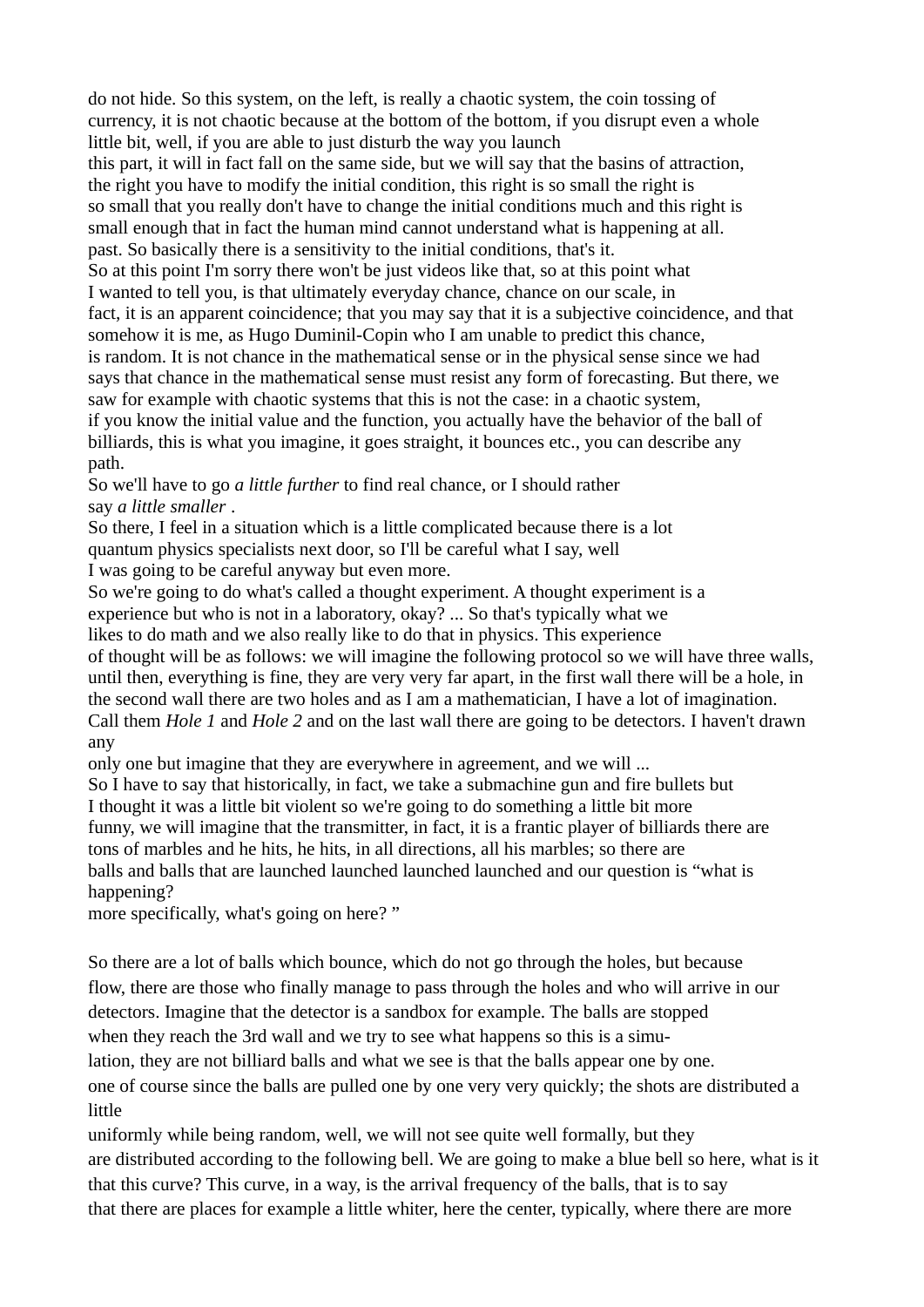balls arriving only in other places; this means that the frequency of arrival of the balls at these places there is larger, there are more marbles arriving in a given time and the blue curve, it represents these frequencies; so you must have said to yourself "there, we can guess what's going on;

very clearly, what will happen is that we expect that there will be marbles passing through the hole 1, they will arrive roughly in the axis, as well; I draw a line roughly in the axis between the emitter and the hole then they bounce their balls a little on the edge of the holes and therefore they

do not all arrive in exactly the same place and then also the shooter sends them a little in all directions so it makes a kind of little bell like that; and the marbles that pass by hole 2 creates a second bell which looks more like this; so if I decompose by closing a hole for example, what I get is that the balls arrive according to this frequency bell rather upwards, this frequency curve excuse me. When I close hole 2, they arrive rather down and one thing that is completely obvious is that if I open hole 1 and the hole 2, of course, the frequency curve is the sum of the frequency curves of the balls which go through hole 1 and balls that necessarily go through hole 2.

And when I open the two holes, the balls go either through hole 1 or through hole 2 so there are a certain quantity arrives from hole 1, a certain quantity from hole 2 so the frequency of arrival balls is the sum of the two frequencies, OK.

Until then I believe that I have not revolutionized the world and I agree that you could ask yourself what this has to do with sauerkraut.

So the relationship comes when you change the game a little bit.

So let's play a little more subtle: we go down the ladder and we are not going to launch billiard balls, we're going to throw electrons. So there, normally you have to say to yourself "ouh there there, there it is, he really begins his thought experiment: it is not possible ".

So it may be prehistory for many of you but there is a system that

corresponds exactly, if you will, to the electron submachine gun, it is the cathode ray tube. It was exactly the concept of old TVs, we send electrons, that is quite feasible and in

fact, we can even send them one by one it's something quite admirable, it's not that simple than that but it is doable.

So imagine our transmitter now is an electron submachine gun, it sends the electrons, *(turning around to see the projected slide)* ah well alright, fine, no, so this is not what was planned, hop, you did not see anything, so we forget! We take out the detector, poc! [1](https://translate.googleusercontent.com/translate_f#1).

Ok, so, we're going to start the same experiment, we're sending electrons but we're already shutting down

one of the holes, we just open only hole 1 okay, and we look at what happens and there, when we look at what happens, well the same thing happens as for the marbles so until then, it hasn't really changed, it's still the same story; in fact, if you opened hole 2 and if you closed the 1, you would also get the same, the same type of distribution as for billiard balls. So now, the next step, we're gonna watch what happens when we open both holes; there, normally, we can make a kind of bet on what is happening but the problem is that if I give you a qcm and that I give you two solutions you will all go look at the physics section here who knows the answer and you're going to copy them so I won't not do that; I had planned but I will not do it. So we're not gonna ask how it is going on, we're just going to show you ... a little bit of suspense, so something already admirable there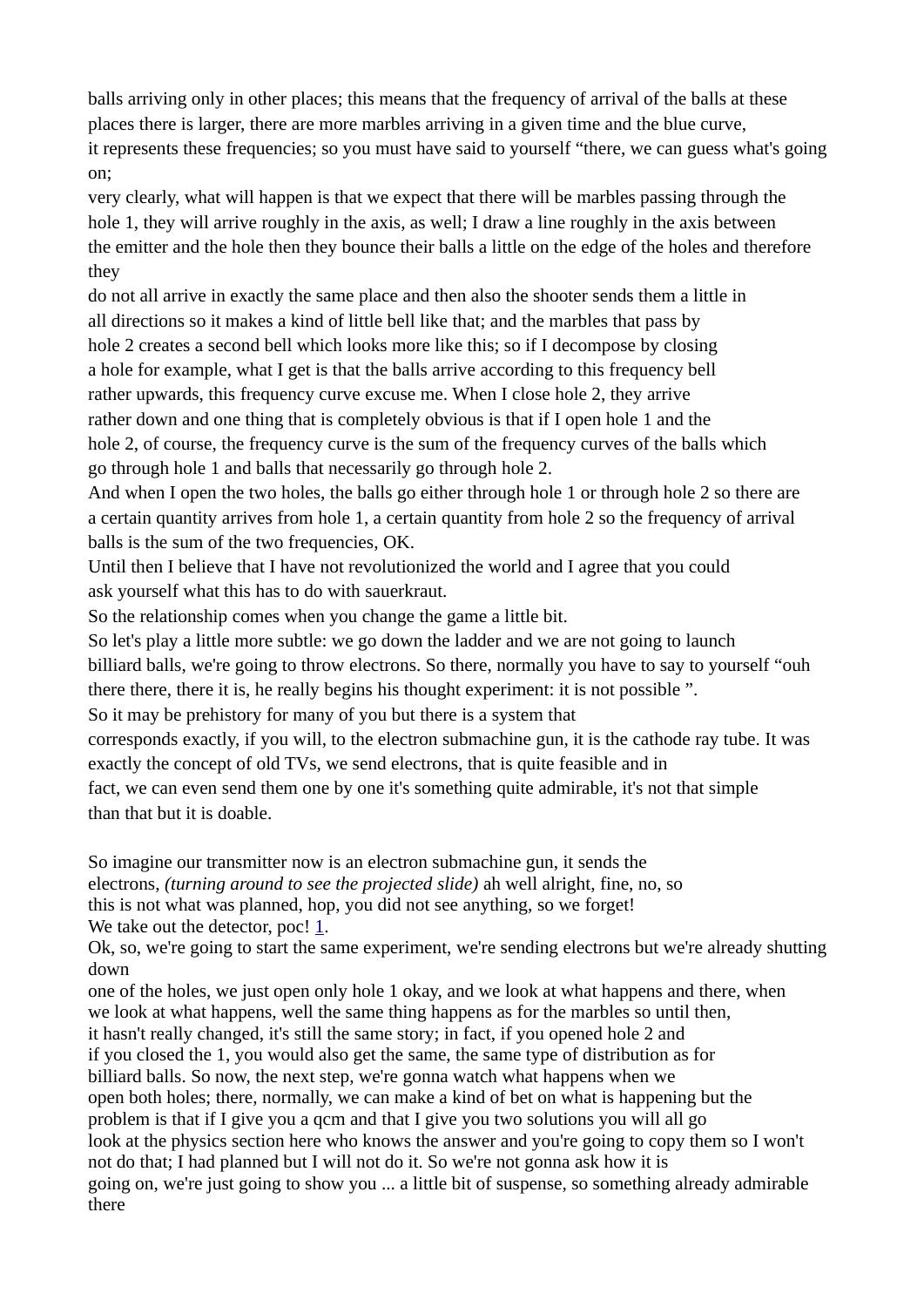there is a lot of suspense, we see nothing at all so it's beautiful, it's an admirable thing already which is that the electrons, they arrive one by one, that is something incredible but it is due to the fact that electrons are particles so we can really measure them one by one, and the second thing which is much more admirable is that we do not get at all at all all the same as in the case of billiards because there, if you look, I don't know if I can stop hop, there, I can stop, perfect, if you look at what is going on well there are zones completely black which do not receive any electrons and there are areas on the contrary white yes very

white now *(explanation: having inadvertently manipulated the slide sorter, we can see a white screen)* that one, I would have liked to do it, I would not have succeeded. So very white areas,

I let you imagine ... Now I raise, just so that you see white areas where it there are a lot of electrons coming in.

But imagine what just happened, it is something extremely astonishing, maybe I sell it very, very badly but when you close one of the holes, hole number 2, there is electrons which arrive almost everywhere, in particular exactly at the places of the black zones, there, but when I open the other hole, then these areas do not receive any more electrons. In fact the frequency curve, in this case it does not look at all like the sum of the curves when I'm only opening one of the holes, it looks like something like this. So you will have noticed, I think, that everyone will have understood it, I am bad at computers,

ok so i didn't know how to rotate this video to match

better at the curve, but of course this image you should imagine it with a rotation of *\$\pi/2\$*, like that, I am a mathematician (90 degrees for those who do not like radians).

All right, so we get something completely different, we actually say that there is

interference, okay, and that is something that may seem super weird to you because we have this interpretation of electrons which are particles and which come one by one. And so suddenly, 1. (imitating a man in black erasing the memory of the listeners)

these electrons, they go through hole 1 or hole 2, so normally we should get the sum frequencies but you get something completely different, you actually get something

something that we see very frequently with the waves of agreement, if you take waves, so there, we

is happy, in saint-jean-de-luz they gave us the gift of giving us two holes and so there, we

has waves and we have interference; here it is the light that interferes with us and

very famous physics experiment which is the experiment of the two slits of Young which allowed in showing that light behaves in a wavy fashion and we actually get the same type interference than here.

Okay, but then that says something anyway and because what we can do, at the stage according to, it is to ask oneself, well, ok, very well, one to these interferences but where do the electrons? Did the electrons pass through hole 1? Have the electrons passed through hole 2? It's a natural question and to do that, Richard Feynman, Nobel Prize winner fact has democratized this thought experiment, it is not mine, proposes the following: he says "electrons react to light, so what we're just going to do is we're going to put a lamp." Sometimes things have simple answers, so we put a lamp, and this lamp basically when the electrons pass, bing, if it went through hole 1, it will light up, there is a little a little light spot, and if it is hole 2, it will be at hole 2, and so like that, we can record whether the particles pass through hole 2, paf, paf, hole one, hole one, hole one, hole 2, hole 2, hole 1 etc. The problem is that what we get in this case is exactly the same curve as for billiards, the fact of having lit these electrons, finally, that completely changed them, mainholding, they behave exactly like billiard balls and we get the sum. So that is something that we know well in quantum physics, it is the fact that when we measure a system, we modify it, we cannot measure a system without impacting it and.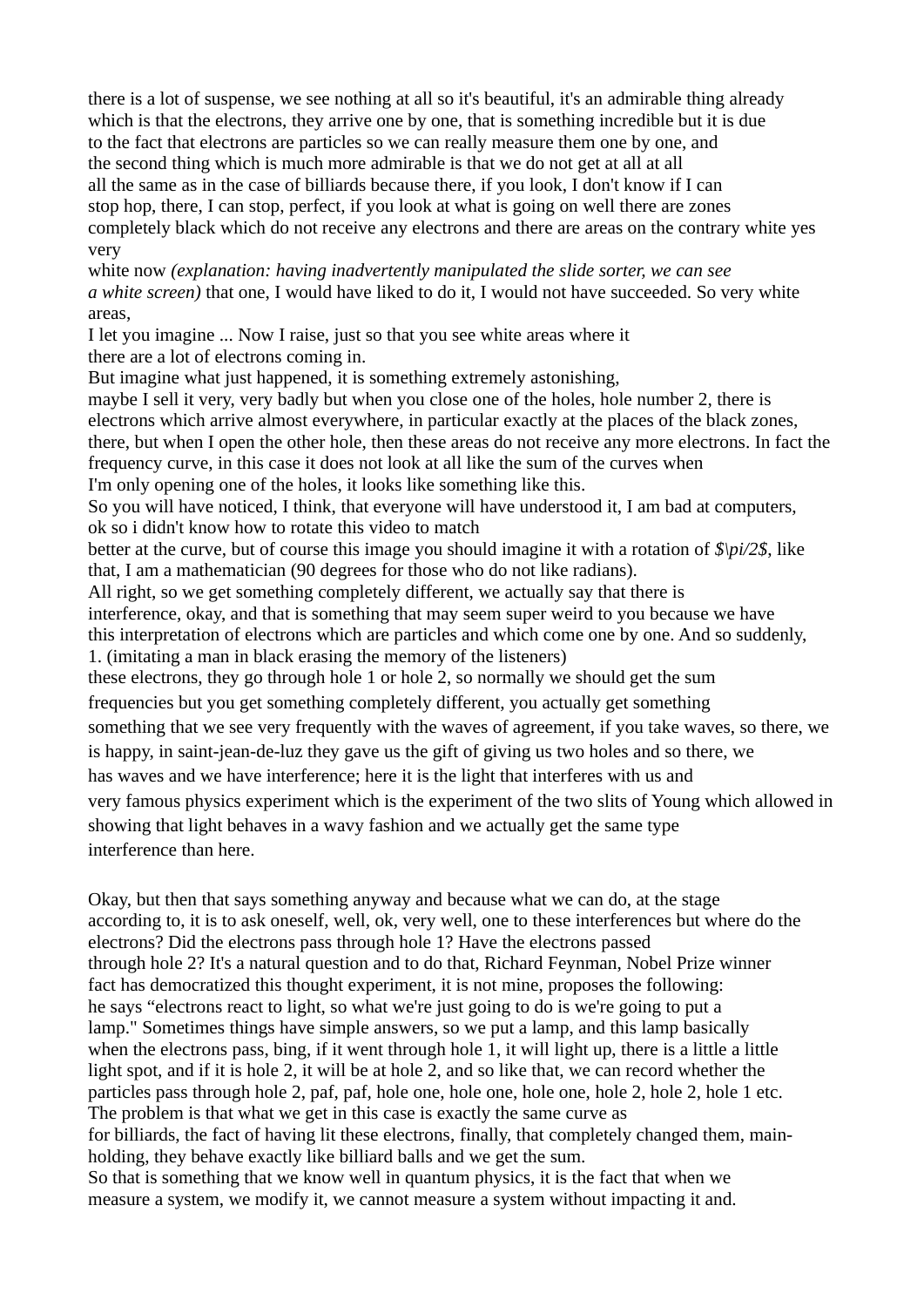But what does this have to do with alea? The relationship with the hazard, it comes from there. Now imagine that he

there is a way to measure whether the electron goes through hole 1 or hole 2 before it has passed through

the hole, that is to say imagine that for example we can land near the transmitter here and at each output of electrons, we can measure physical quantities linked to this electron and which tell us, that one, for sure, is hole 1, that one is hole 2, etc.

Imagine we could do that; it's easy to imagine that in this case, in fact, the presence of the light source to tell you if we go through hole 1 or hole 2, you could put it or do not put it, that would not change anything in fact, because you have the information that we pass under the hole. Besides, or suddenly, what does that tell us? Well that tells us that if there is had no light source, we should still fall on the blue curve. From a certain point of view, if we are able to tell before the electrons pass if it will pass through the hole 1 or hole 2, in this case, the frequencies should add up, we should have the sum the frequency of what goes through hole 1 alone and the frequency of what goes through the hole 2 alone so we should not fall on interference, we should fall on the sum of frequencies or we come across interference. What does that tell us? it tells us that it does not exist no way to measure something on the electron, no way to predict if it will go through the hole 1 or through hole 2 and in particular for example when we measure here if it goes through hole 1 or 2 eh

well, with this light, they actually go through one hole or the other in a completely random fashion. There is no predictive way using physics that allows, finally, quantum physics

in any case, which allows us to say if we go through hole 1 or hole 2. That is a real hazard, then it's a thought experiment, it's not that easy to do. In fact, it is an experience that has

was introduced for educational purposes because there I crashed you, very bad

probably, moreover, a crash course in quantum physics because we have seen a lot of phenomena. bizarre quantum physics nomenes.

The hazard, it was only the icing on the cake because we saw the fact that we impact a system when we measure something on it and this famous intrinsic hazard so you can imagine that, it is blessed bread for a pedagogue and in particular, Richard Feynman was a former pedagogue extraordinary and therefore he used this thought experiment a lot to describe the basics of quantum physics.

There you have it, you've taken a quick quantum physics course. Now you can relate all this in the evening in the bars; so that's perfect. But what I meant was that in fact this thought experiment, it has been reproduced recently and in fact you get this kind of interference so here, this is what we get with the electrons when we have closed one of the holes, that, when we have

closed the other hole, and that when we have opened the two holes and we see, or we guess in any case,

more general interference there are many other experiences which confirm the alea at the quantum level.

And I would even say that there are much better experiences. It's not such a good experience only that but I think that already gives a good idea of what is happening; there are experiences extraordinary which justify, which show that if one believes in quantum physics, in any case it there is an intrinsic alea, an objective alea, it does not depend on us, it is impossible to predict what is happening.

So at this point normally you shouldn't believe me anymore, no, but that's not possible; necessarily, we can predict the existence of a hazard, it is not possible; it is these physicists, these mathematicians, they are crazy ... So I will teach you something is that you are in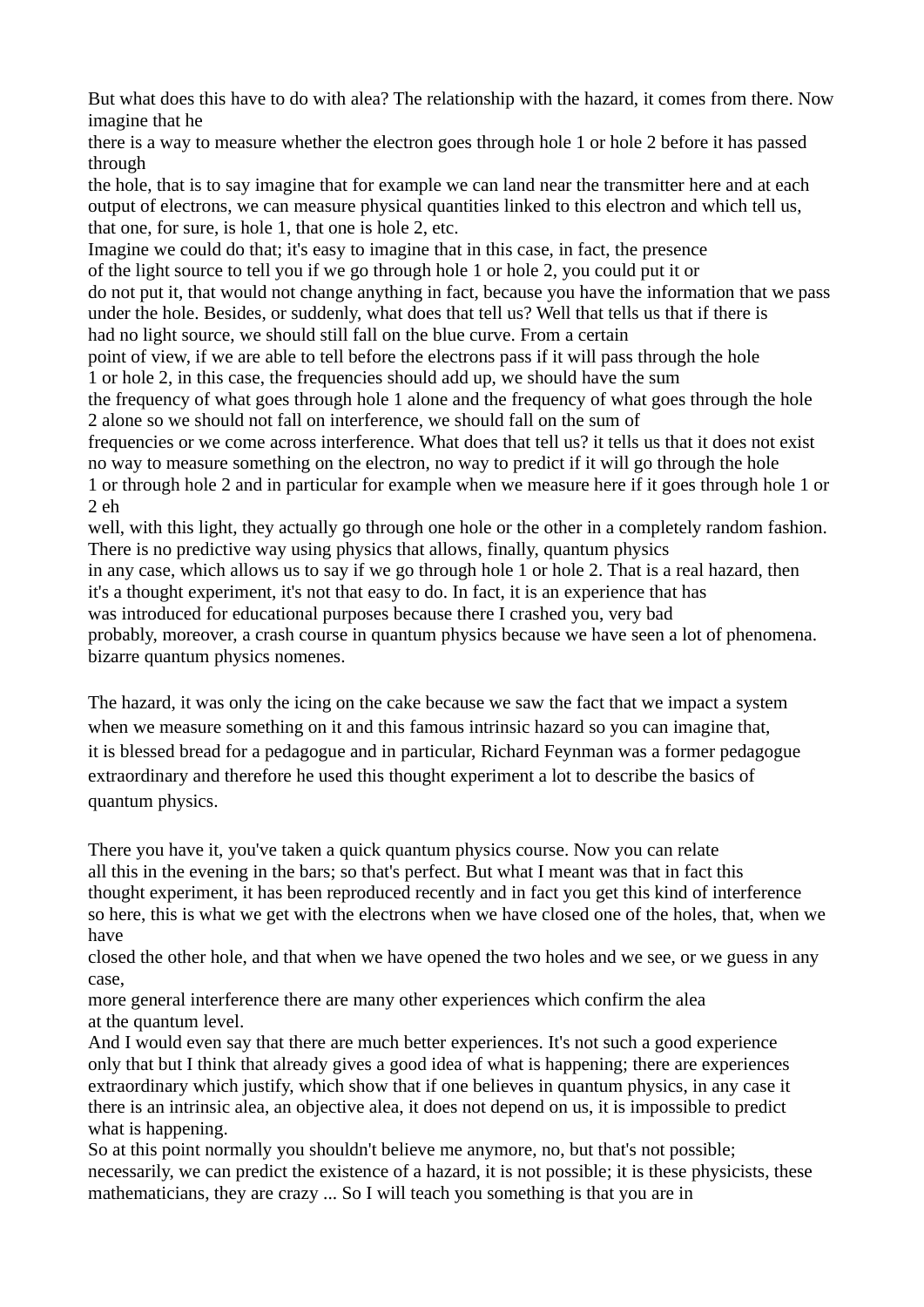a category of people that is not bad because it is a category of people that includes Einstein and it's always good to be in the category that includes, well almost always good to be in the category that includes Einstein, that is to say that he himself had trouble with this idea: it is this famous quote, I think he himself must regret having said it so much it is reused but "God does not play dice". What he thought was that this probabilistic interpretation of the physical quantum science, it is not that it is false but it is that it is only a step, it is in some so that we do not know enough, and one day we will have better theories that will explain the physical without this alea. First thing, he worked to try to show physicists to time and to those of future generations that indeed, it was not such a good idea to to produce alea and in particular it has developed paradoxes and the best known is the paradox EPR which showed that things are bad if we assume this type of thing.

I want to tell you that there are some really great experiences, especially the ones that use photons so that's what we have, it's a whole discipline called quantum optics and which consists in trying to prove the existence of this alea.

So Alain Aspect, first, in 1983, showed for example that this great paradox which had been stated, in fact, it was not a paradox: no problem, you just have to give up something called the locality. It might not be that easy to give up on this idea, but anyway it is possible, and if we renounce that, it is no longer a paradox.

I mention this experience because this experience has been improved in Geneva precisely and besides we have one of the people who participated in this experience in the room so I won't tell you more because otherwise I will say wrong things and someone will rush on the platform to tackle me; so I don't want to take that risk.

They could say much better things than me, especially on this subject, but these experiences are wonderful because they allow both finally to contradict to say that this paradox is not a paradox and in fact, they also allow to show much more effectively the presence of a truly fundamental hazard in physics. So it's not just a figment of the imagination, this is not just a bad explanation, it is in any case something that is intrinsic

to quantum physics, I should say to be more precise to an interpretation that is called the Copenhagen interpretation of quantum physics. There are people who keep on resisting and who try to have different interpretations of quantum physics, which would not be based on chance, but there and this is perhaps the punchline of this presentation, is that when you are a scientist

tific, everything works axiomatically, I am not claiming that there is not a description of the world that is not based on randomness; what I claim is that with mechanical physics and quantum physics, and I believe those two things and I believe that I'm not the only one, with these two physics at our disposal, it's normal to think that randomness rules the world quantum, it's just normal, that's what comes out of theory. Maybe one day we will improve the theory maybe we will make it different and we will realize that there is no randomness but axiomatically, if we condition by the fact that we believe in physics today, the world is random, okay, anyway that's what I think.

So just one thing, because you can say, "So why do scientists

spend so much time trying to prove that there is randomness in the world? ". So apart the fact that it's cool anyway, let's be honest, it also has applications and in particular, the Geneva experience and the work of Professor Gisin in fact make it possible to create rators of random numbers or this time, we do not create randomness from a chaotic system of any given function, we use the quantum world to create this hazard. We know in any case with today's knowledge that it will be perfectly random so there are applications real ideas that may seem crazy at first glance, ok, we're coming towards the money time, we're near the end of it, don't worry.

Should we abandon the principle of deterministic causality, should we completely forget that every thing, every effect has a cause? Well, that's not so much what physics whentick tells us. Quantum physics tells us something a little more measured: it tells us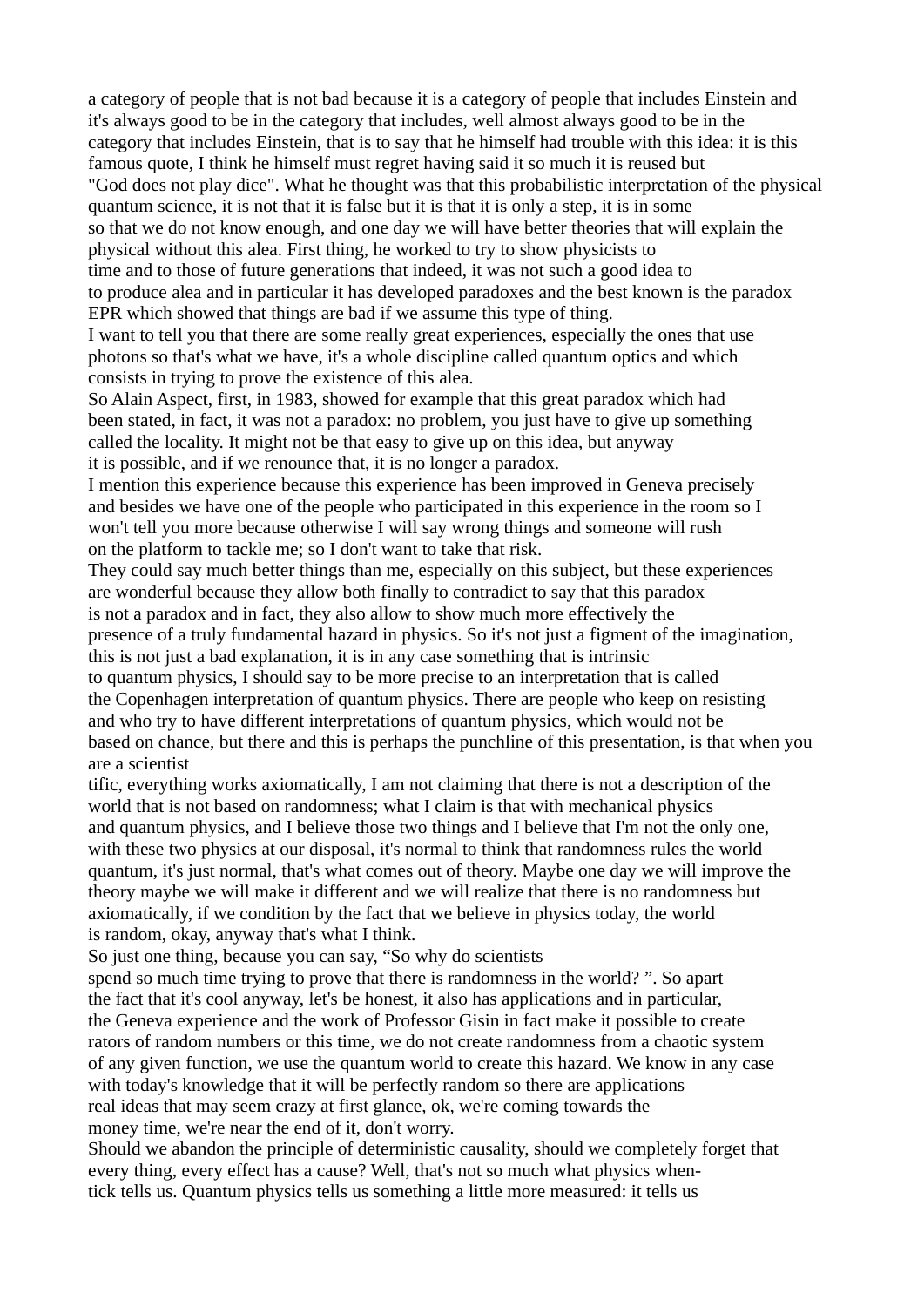that we must forget the idea of being able to determine whether an event is taking place or not, of being able to

undermine a quantum system, but it does not tell us that we cannot determine the probabilities that the events take place and finally if we think about it, it is already very good, it is largely sufficient. So quantum physics actually tells us how to compute laws of probability. bility and these laws of probability, on the other hand, have a causality; quantum physics we explains why it is this probability and not another. So finally, if we forget the fact that we want to determine the state of a system, and we only want to determine its probability linked to quite a well-defined causality, and just because hey, I'm a mathematician, I could not give you a presentation without a single mathematical formula, when even that you come back with stars in your eyes, so just to mention it to you; there is has an equation, the Schrödinger equation, which allows you to calculate the evolution of probabilities in an evolving quantum system, it's an equation, it's not that complicated only that when you see it like that; in general, an equation that looks simple means that it is very complicated; in fact so it is not that simple, don't worry, but it is not so complicated that neither to state. And so, it allows you to calculate the laws of probability. So we summarize: there is always a principle of causality from a certain point of view. It's just that we are now trying to determine causes of probability and not of realisation of events; when we see that now, there is one thing that becomes natural, it is that what I'm saying here seems to put a new player in the middle of the game, these are the probabilities; it becomes crucial to understand what the probability of something is, I see I see the math students who are there, he is promoting his class, because well of course, when you have a new object that you want to study, you have to understand it yourself and therefore there is a theory which focuses on understanding what probabilities are, how we manipulates them, as we add them, how to control them, and this is the theory of probability and

it is in particular the theory of which I am a specialist, hop there! We are just going to make an example to fi-

Finally maybe come full circle and after that I'll have a last slide to just open up a little.

We have spoken of apparent chance, finally objective chance, subjective chance, in a way, small-scale chance is objective; subjective chance is chance on a large scale because it's just our inability to figure things out, okay, but suddenly, sometimes systems

are indeed too complicated to really understand the physics involved.

nist of these systems so what can we do instead of saying to ourselves "well, it's only subjective randomness ", we can embrace this problem and say" let's model that by the probabilities ".

It's just subjective randomness, it's okay, we're going to calculate the probabilities anyway and that will allow us to understand a little better what is going on. And that's exactly what we do when we study systems depending on too many parameters.

For example, imagine the behavior of an atom in a gas, of a molecule in a gas,

it hits all the other bouncing molecules, etc. : it's like a billiard table with thousands

liards of billions of billions of billions of balls, so it seems there for little completely

to escape our understanding we will say personal. Well there, we model by the random,

it is random, perhaps of a third type, artificial randomness. Maybe the math-

maticist, the physicist model this by the probabilities and there, we manage to describe what is happening very

very well; we therefore generate this subjective hazard, it's not wrong, there is no pejorative connotation,

on the contrary, it is a very useful hazard, it must be studied and understood.

I just end with one thing, which is that the random, there are laws that govern it; that is something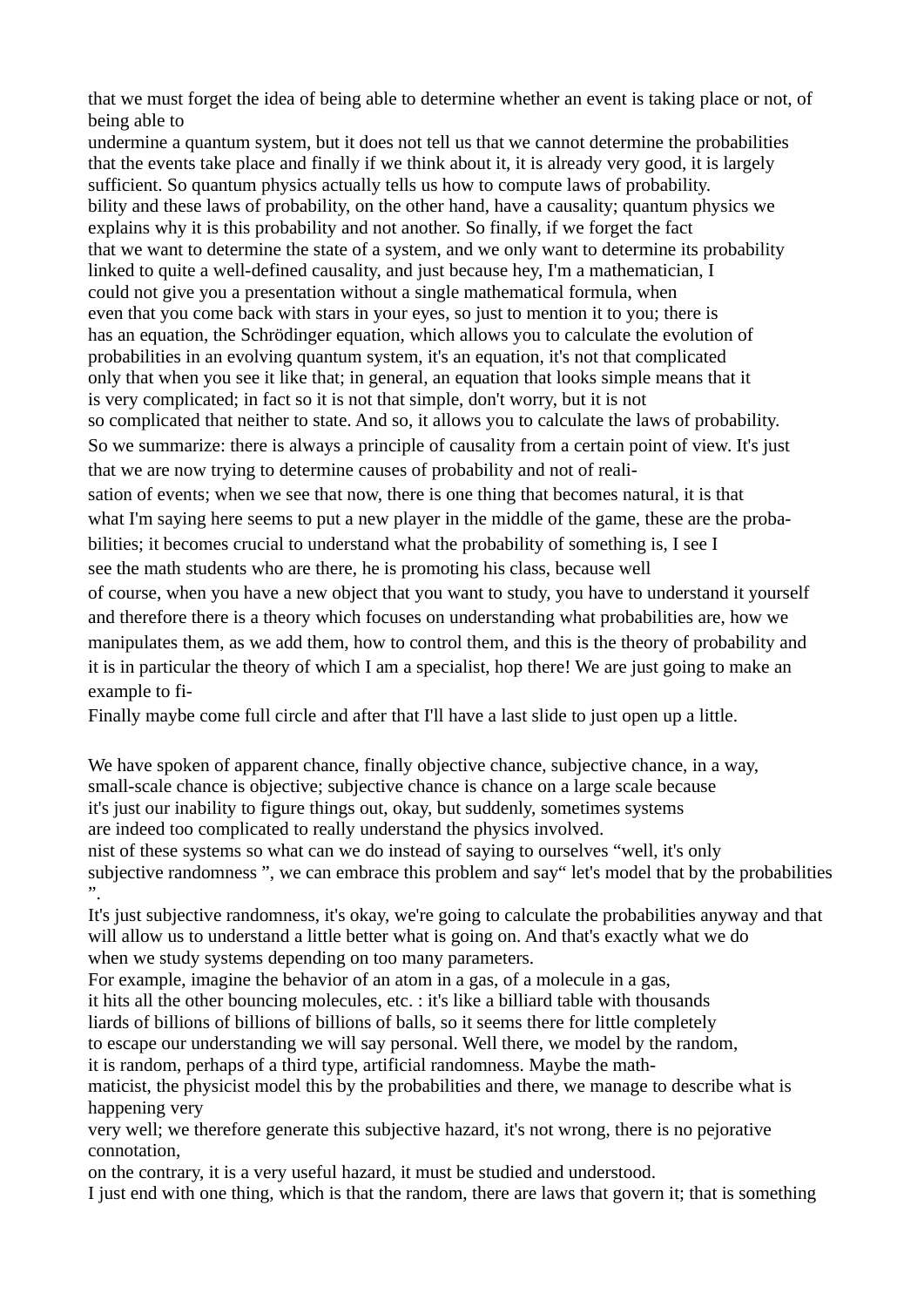something that is hyper-important to understand and I want to mention one to you because it is a law which at the moment moreover has a certain importance. This law is due to Jacques Bernoulli. Jacques was a member of a family of absolutely extraordinary Swiss scientists, they are all hyper-known, and this theorem says the following, it is even a mathematical theorem: it said if I repeat an experiment once, I haven't said a thousand times, we know I'm counting the number

of times the event takes place, the result is then 1 *not*

; it will be very very close to the probability

whether the event occurs, the result is *A* agrees. I give you two examples because the examples is always better than theorems. Finally, I do not agree but I was told to say that. So, first example, if the probability that a coin lands on a tails is 1 2

, then if we run

a coin ten thousand times, there will be with a very high probability about half throws that will land on tails; it is intuitively completely obvious thing, we will have about 5000 throws which will fall on tails and about 5000 throws which will fall on heads. Same thing if I take a 6-sided die, I roll it a lot of times, there will be about a third throws that will land on one or two because the probability of a 6-sided die falling on a or two is a third. Until then, I think I haven't revolutionized science, I think I don't you may not have even taught you anything. But I just wanted to show this little video because it made me laugh, I admit, so what is it? What is happening ? it's a toss and there, bang, it falls on the edge. So already, there you have it, I wanted to teach you that a coin toss is not always heads or tails, it can be the slice, you should not be lucky but it happens, there you go!

It's not a big deal because fortunately, the chance that it happens just a second time after is really very small, so you will eventually manage to get out of it. But what is as this video says. And that's what I wanted to finish on, that's a bit the moral of these last two slides: is that when we see events that take place, we tend to think that they have a probability much greater than it actually is. Why? Because we totally forgetment the fact that there are a lot of experiments that are carried out. For the coin toss, that's fine sure a very small probability that the coin falls on the edge, I think if we look in room, no one has ever thrown a coin that has fallen on the edge but you can imagine the number of people doing toss, especially now, we see football matches everywhere, so just on football matches, there is already an incredible number of throws and therefore time in time, it happens because the number of times it happens is about *n* times the probability so if *n* is very very large, if there is a lot of coin tossing, even with an event of very small probability, it ends up taking place and there you may see me coming, because in right now, it is a problem precisely these cognitive biases. I think the doctors in the room will confirm: there is very little chance of having a complicated and dangerous side effect of a vaccine but the problem is that today we are vaccinating, finally that's not the problem moreover, it is rather very good, we are in the process of vaccinating all earthlings and there is little nearly 5 billion, 6 billion, so 5 billion when I was born, 7 billion when some of you were born three billion when others were born, but many people get vaccinated and therefore even these effects which have a very small chance of happening, finally, we see them on TV

and our brain, which is a very bad risk calculator, ultimately thinks that the probability looks a lot taller than it is. But we, when we get vaccinated, it's just a experience among all these experiences and therefore ourselves, we are very, very unlikely to have a serious side effect. Fortunately! But now, it was to tell you this law of the great numbers, in fact, it comes from our mind, and in fact, it allows to correct a natural cognitive bias. turel. And in fact, probabilities in general, that's it.